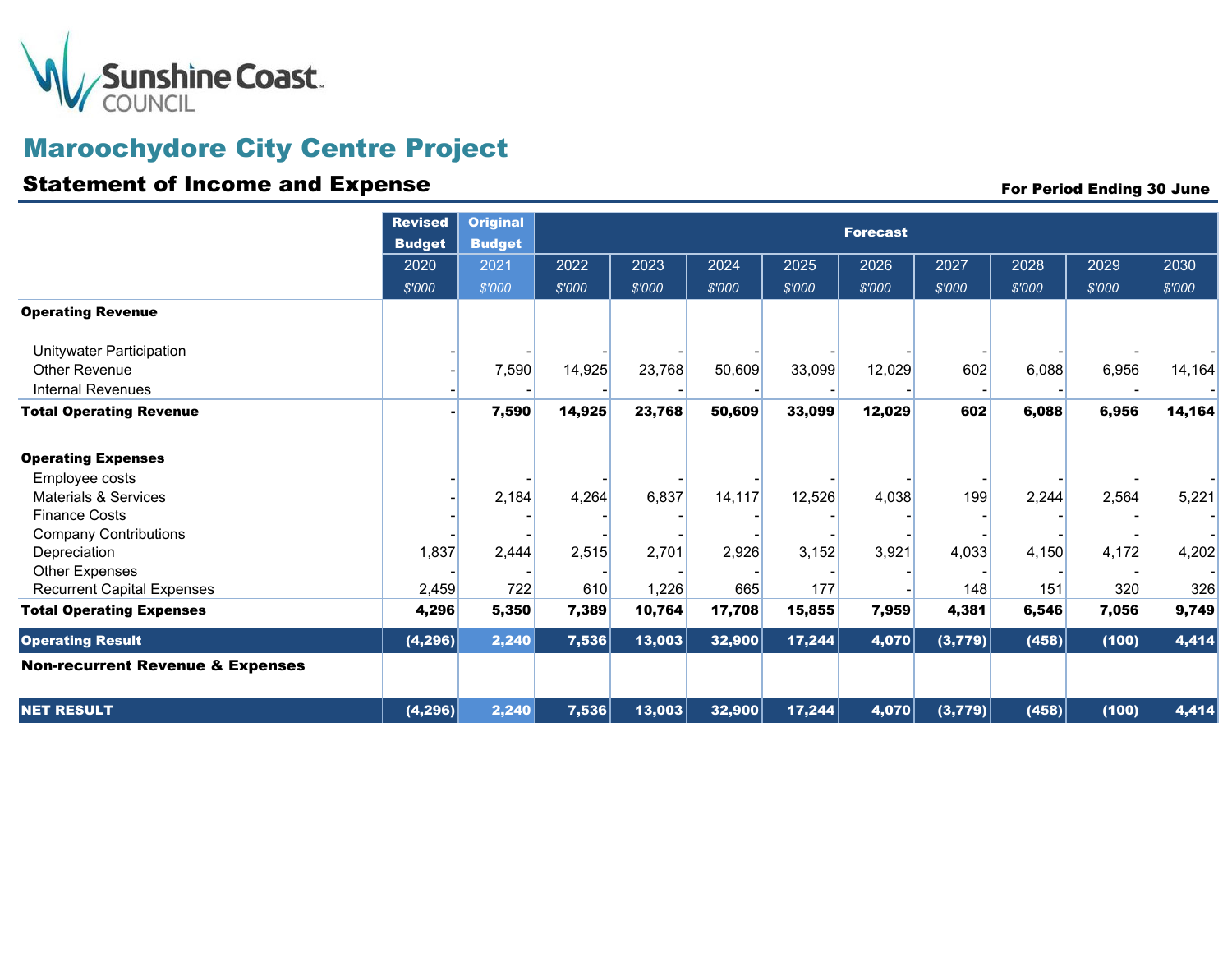# Maroochydore City Centre Project

## Statement of Financial Position

|  | <b>For Period Ending 30 June</b> |
|--|----------------------------------|
|--|----------------------------------|

|                                                | <b>Revised</b><br><b>Budget</b> | <b>Original</b><br><b>Budget</b> | <b>Forecast</b> |           |         |           |           |           |           |           |           |  |
|------------------------------------------------|---------------------------------|----------------------------------|-----------------|-----------|---------|-----------|-----------|-----------|-----------|-----------|-----------|--|
|                                                | 2020                            | 2021<br>\$'000                   | 2022            | 2023      | 2024    | 2025      | 2026      | 2027      | 2028      | 2029      | 2030      |  |
|                                                | \$'000                          |                                  | \$'000          | \$'000    | \$'000  | \$'000    | \$'000    | \$'000    | \$'000    | \$'000    | \$'000    |  |
| <b>Current Assets</b>                          |                                 |                                  |                 |           |         |           |           |           |           |           |           |  |
| Cash & Investments                             | (27, 961)                       | (29, 376)                        | (27, 553)       | (30, 281) | (5,647) | (28, 621) | (16, 021) | (40, 011) | (26, 019) | (31, 847) | (36, 769) |  |
| Inventories                                    | 10,745                          | 10,695                           | 10,567          | 10,015    | 7,731   | 7,606     | 7,401     | 8,065     | 7,982     | 7,854     | 8,081     |  |
| Non-current assets classified as held for sale |                                 |                                  |                 |           |         |           |           |           |           |           |           |  |
| <b>Total Current Assets</b>                    | (17, 216)                       | (18, 680)                        | (16, 986)       | (20, 266) | 2,084   | (21, 015) | (8,620)   | (31, 946) | (18, 037) | (23, 994) | (28, 688) |  |
| <b>Non-Current Assets</b>                      |                                 |                                  |                 |           |         |           |           |           |           |           |           |  |
| Trade and other receivables                    |                                 |                                  |                 |           |         |           |           |           |           |           |           |  |
| Property, plant & equipment                    | 89,928                          | 92,785                           | 100,218         | 109,229   | 118,258 | 149,042   | 153,522   | 158,186   | 159,080   | 160,268   | 172,972   |  |
| Investment in associates                       | 500                             | 500                              | 500             | 500       | 500     | 500       | 500       | 500       | 500       | 500       | 500       |  |
| Long Term Inventories                          | 38,031                          | 37,857                           | 37,401          | 35,448    | 27,364  | 26,921    | 26,195    | 28,548    | 28,253    | 27,799    | 28,604    |  |
| Intangible assets                              | 1,289                           | 1,289                            | 1,289           | 1,289     | 1,289   | 1,289     | 1,289     | 1,289     | 1,289     | 1,289     | 1,289     |  |
| <b>Total Non-Current Assets</b>                | 129,748                         | 132,432                          | 139,409         | 146,466   | 147,411 | 177,752   | 181,506   | 188,523   | 189,122   | 189,856   | 203,365   |  |
| <b>TOTAL ASSETS</b>                            | 112,532                         | 113,751                          | 122,423         | 126,200   | 149,495 | 156,737   | 172,886   | 156,577   | 171,086   | 165,863   | 174,678   |  |
| <b>Current Liabilities</b>                     |                                 |                                  |                 |           |         |           |           |           |           |           |           |  |
| Trade and other payables                       |                                 |                                  |                 |           |         |           |           |           |           |           |           |  |
| <b>Short Term Borrowings</b>                   | 8,521                           | 8,865                            | 9,226           | 9,605     | 10,003  | 27,921    | 12,530    | 13,033    | 13,123    | 13,600    | 7,904     |  |
| <b>Total Current Liabilities</b>               | 8,521                           | 8,865                            | 9,226           | 9,605     | 10,003  | 27,921    | 12,530    | 13,033    | 13,123    | 13,600    | 7,904     |  |
|                                                |                                 |                                  |                 |           |         |           |           |           |           |           |           |  |
| <b>Non-Current Liabilities</b>                 |                                 |                                  |                 |           |         |           |           |           |           |           |           |  |
| Long Term Borrowings                           | 126,365                         | 125,000                          | 125,774         | 116,169   | 106,166 | 78,245    | 105,715   | 92,682    | 107,559   | 101,959   | 112,055   |  |
| <b>Long Term Provisions</b>                    |                                 |                                  |                 |           |         |           |           |           |           |           |           |  |
| <b>Total Non-Current Liabilities</b>           | 126,365                         | 125,000                          | 125,774         | 116,169   | 106,166 | 78,245    | 105,715   | 92,682    | 107,559   | 101,959   | 112,055   |  |
| <b>TOTAL LIABILITIES</b>                       | 134,886                         | 133,865                          | 135,000         | 125,774   | 116,169 | 106,166   | 118,245   | 105,715   | 120,682   | 115,559   | 119,959   |  |
| <b>NET COMMUNITY ASSETS</b>                    | (22, 354)                       | (20, 114)                        | (12, 577)       | 426       | 33,326  | 50,571    | 54,640    | 50,862    | 50,404    | 50,304    | 54,719    |  |
| <b>Community Equity</b>                        |                                 |                                  |                 |           |         |           |           |           |           |           |           |  |
| Asset revaluation surplus                      | 500                             | 500                              | 500             | 500       | 500     | 500       | 500       | 500       | 500       | 500       | 500       |  |
| <b>Retained Earnings</b>                       | (22, 854)                       | (20, 614)                        | (13, 077)       | (74)      | 32,826  | 50,071    | 54,140    | 50,362    | 49,904    | 49,804    | 54,219    |  |
| <b>TOTAL COMMUNITY EQUITY</b>                  | (22, 354)                       | (20, 114)                        | (12, 577)       | 426       | 33,326  | 50,571    | 54,640    | 50,862    | 50,404    | 50,304    | 54,719    |  |